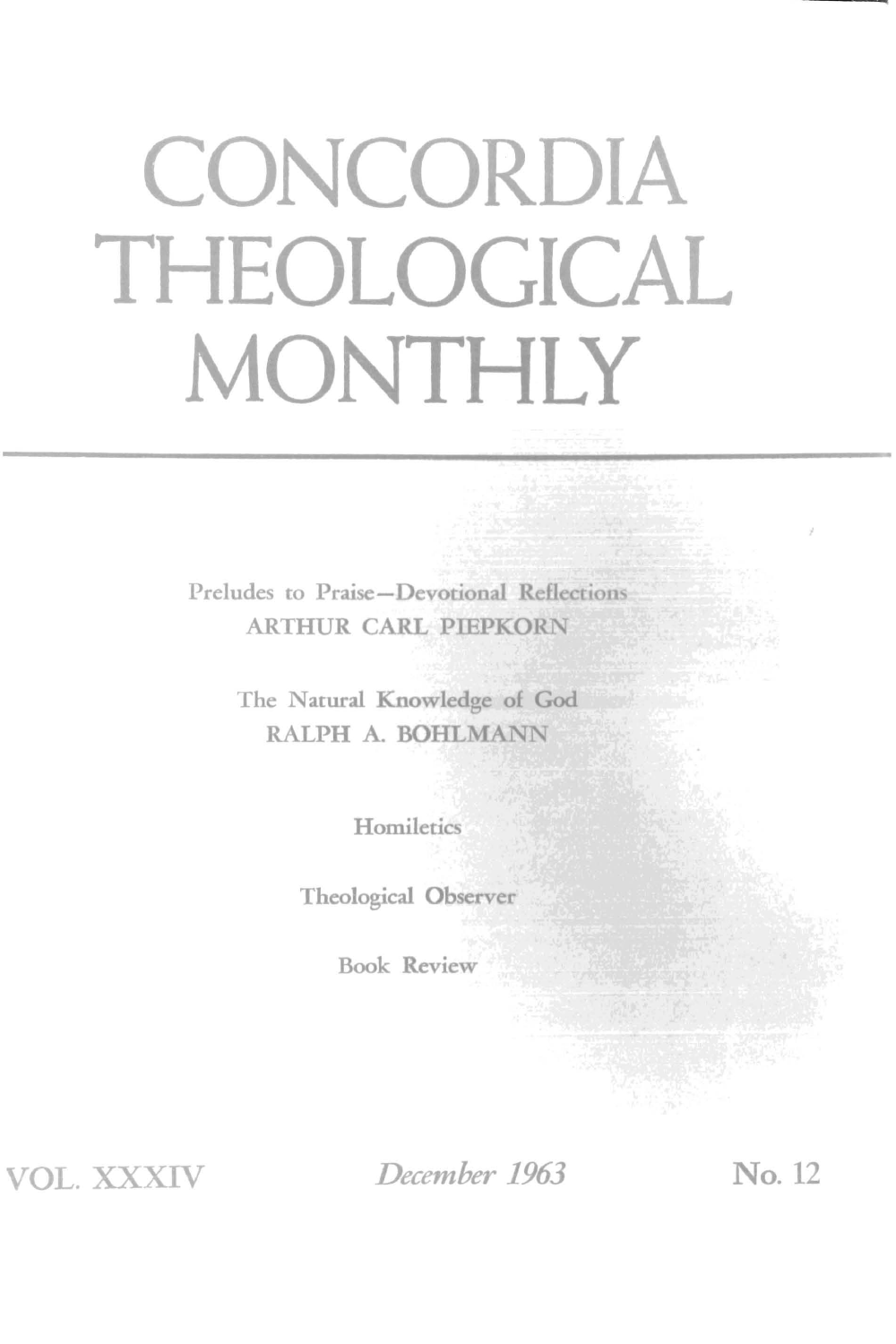#### BIBLE TRANSLATIONS

The American Bible Society has released the following report:

The number of languages and dialects in which at least one book of the Bible has been published has now passed the 1,200 mark. The milestone was announced at the 147th Annual Meeting of the American Bible Society in New York City on May 9.

The 1,200th language was the Rincón dialect of Zapotec, which is spoken by about twelve to fourteen thousand Indians in the northern part of Oaxaca, Mexico, the state most heavily populated by Indians. The most numerous are the Zapotecs, who were dominant there before the Christian era. The publication of the Gospel of Mark in the Rincón dialect is the sixth dialect of the Zapotecs in which a book of the Bible has been printed.

A specially bound copy of the new translation was presented at the society's annual meeting to His Excellency, Dr. Francisco Cuevas Cancino, Alternate Representative of Mexico to the United Nations.

The total number of languages into which at least one book of the Bible has been translated and published stood at 1,202 on December 31. Of this number, the whole Bible has been printed in 228, a whole Testament in 285, and at least a complete Gospel or other book in 689.

The 1,200th translation was done by Mr. and Mrs. Robert Earl, who are Wycliffe Bible translators and members of the Calvary Baptist Church in St. Paul, Minnesota. It was published under the imprint of the Bible Society of Mexico and financed and approved for publication by the American Bible Society.

It is estimated that the task of providing a translation of the Scriptures in all significant languages and dialects is now nearing the halfway mark.

During 1962 Scriptures were published for the first time in 22 new languages and dialects. In most instances, the publication of these Scriptures required the first reduction of the language to written form. In many cases new alphabets had to be created. The 22 languages are used, in addition to Mexico, in Guatemala, the Philippines, Brazil, Ghana, Peru, Tanganyika, Tchad, Colombia, Burma. and Bolivia.

The Society also reported that it is now doing regular, annual Bible work in 40 additional countries in Africa, Asia, and the Caribbean area, increasing the total number of such countries to 107.

Scripture distribution both here and abroad rose by the highest percentages in the Society's history and now stands at record highs. A total of 14,590,751 copies of the Scriptures were distributed in the United States, an increase of 15 percent over the previous year; 16,919,070 were distributed overseas, an increase of 49 percent. The Society's total distribution in 1962 was 31,509,821, an increase of 31 percent over the previous record of 24,183,024, established in 1961. These figures are the American Bible Society's part (about 60 percent) of the total worldwide distribution of Scriptures by the United Bible Societies, an organization of national Bible societies all over the world. The total worldwide distribution of Scriptures by these societies in 1962 was 51,089,209, an increase of about 30 percent.

The American Bible Society reported large unmet needs in newly emerging nations and that a "crisis" exists in meeting these needs. As a result, it has instituted an Advance Program and is seeking \$500,000 in additional funds this year in a WorId Oppor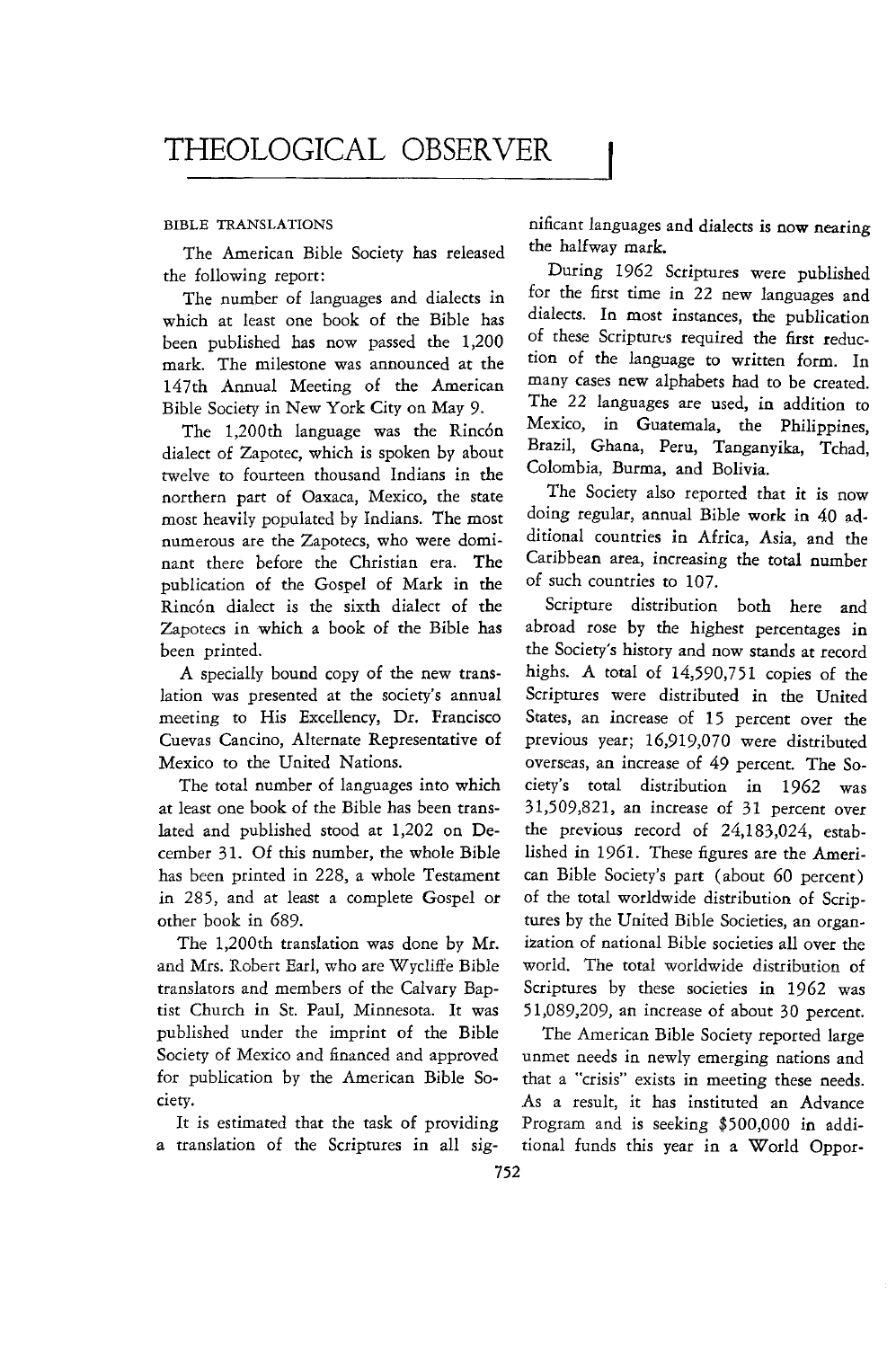tunity Fund. The Advance Program will culminate in 1966, the year of the Society's 150th anniversary, when it is hoped that a distribution of 60,000,000 copies, almost double last year's total, may be achieved.

Here are some other highlights of the Society's report for 1962:

It distributed 62,663 Scriptures in Braille and on records, in about 50 languages and systems, to the blind.

It adopted the largest budget in its history, \$5,382,000 for 1963.

It assisted in the preparation of 122 language publication projects, 67 of which were completed in 1962.

It published a new English Reference Bible, a ten-year project, to bring up to date the King James Version with special features for Bible study.

It donated 175,646 copies of the Scriptures to Cuban refugees in the greater Miami area.

In overseas distribution of the Scriptures, one country, Brazil, passed the four-million mark; two countries, India and Argentina, passed the three-million mark; Japan was over two million for the second year, and Colombia, Mexico, and Venezuela joined Korea among nations where more than one million were distributed.

The Society, which traditionally has supplied Scriptures to the armed forces of this country, is supplying them also for the armed forces of Lebanon, Greece, Korea, and Haiti, among others.

The Society also instituted, in 1962, the Bible-a-Month Club, whose members give, rather than get, a Bible a month.

BRIEF ITEMS FROM THE LUTHERAN CHURCH - MISSOURI SYNOD

#### NEW COLLEGE CAMPUS

#### DEDICATED AT ANN ARBOR

Ann Arbor, Mich. - "From the church's point of view the opening of a college like this is as basic as West Point, as essential as Annapolis, and as vital as Colorado Springs," the Rev. Dr. Walter F. Wolbrecht, St. Louis, executive director of The Lutheran Church - Missouri Synod, told a large crowd who gathered here Sept. 29 for the dedication of Concordia Lutheran Junior College.

The new \$6,000,000 campus will provide the first two years of college for students who are planning church careers in teaching or the ministry. One of the 11 similar schools operated by the Synod, the new junior college is the first to be built in 35 years. It is located on a 21O-acre site overlooking the Huron River.

# COLLEGE ANNIVERSARY

*River Forest, Ill.* - The 50th anniversary of the dedication of the 40-acre campus of Concordia Teachers College, River Forest, Ill., began with a special golden anniversary Founders Day on Saturday, Oct. 12.

Ground breaking for the specialized instruction center housing foreign language, art, and additional music areas, and the gymnasium of the school came at the close of the fiftieth Founders Day celebration on Oct. 12. Members of the 1913 student body living in the area and the public were invited.

In honor of the golden anniversary, officers of the present student body worshiped together on Sunday, Oct. 13, at Zion Lutheran Church, Bensenville, Ill., the founding congregation of the college. A representative group of the student senate worshiped at St. Paul Lutheran Church, Addison, Ill., the original home congregation of the Addison student body.

Founded in 1864 at Addison as the Evangelical Lutheran Seminary, expanding enrollments and deteriorating buildings forced a move in 1913 from the campus in Addison. After viewing several sites available at the time, the Lutheran Educational Society of Chicago convinced the international parent church body, The Lutheran Church  $-$  Mis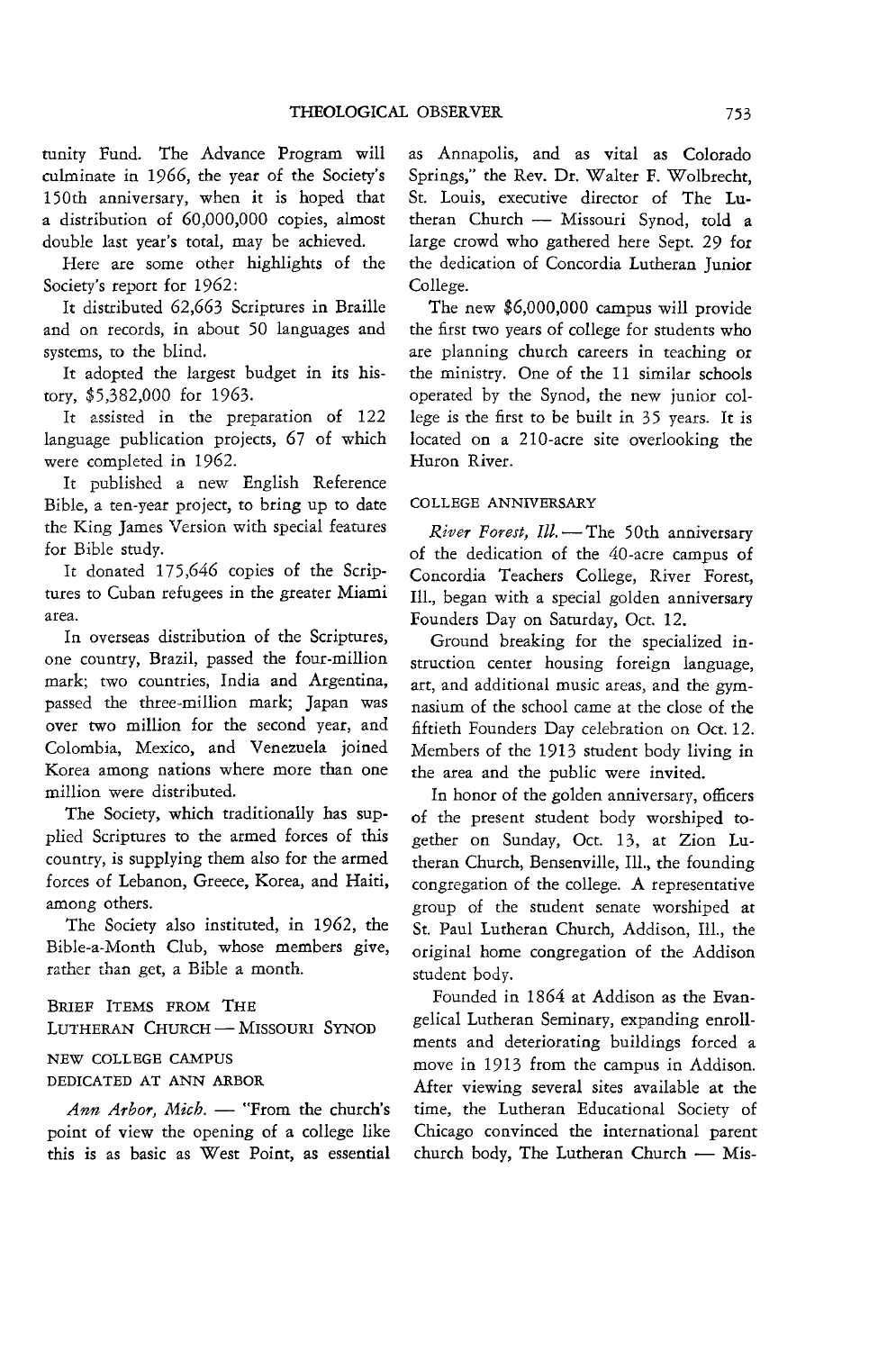souri Synod, to purchase land in the suburb of River Forest.

Work was begun on the new campus Nov. 12, 1912, and on Oct. 12, 1913, Concordia Teachers College was dedicated with a crowd estimated at 45,000 attending the ceremony.

All of the original buildings are part of the present campus which now numbers 1,100 undergraduates, 352 graduate students, and a correspondence school enrollment of more than 1,300.

Since 1864 the college has provided professional personnel for the parishes, elementary, secondary schools, and colleges of the Missouri Synod, which has the largest Protestant parochial school system in the United States.

#### MEDICAL MISSIONS MARKS GOLDEN ANNIVERSARY

*St. Louis.* - Lutheran Medical Missions are observing their 50th anniversary this year.

After the 1911 convention of The Lutheran Church - Missouri Synod in St. Louis resolved that the sending of medical missionaries was not the direct responsibility of the church, a group of mission-minded women got together and in 1913 sent Miss Louise Ellermann, R. N., to India, where she established a dispensary at Bargur.

This year also marks the 40th anniversary of the dedication of Bethesda Hospital in Ambur, India; the 25th anniversary of Lutheran medical evangelistic work in Nigeria; the 15th anniversary of the founding of the Lutheran Medical Mission Society; and the 10th anniversary of the dedication of three hospitals: Immanuel at Mambisanda, New Guinea; Lutheran Hospital, Eket, Nigeria; and Karunalaya Dispensary, Wandoor, India.

# FATHER OF BOMBING VICTIM CITES NEED FOR REPENTANCE, FORGIVENESS

*Birmingham, Ala.* - "While I would like to see the culprits who committed the brutal crime last Sunday brought to justice, I believe their chief need is for repentance and Christian forgiveness," Chris McNair, father of l1-year-old Denise, who was killed in the bombing of the 16th Street Baptist Church here, commented in a press interview.

"God has given man the intelligence to build a true democracy," the dedicated Negro Lutheran layman commented, "and now it's up to us to pray that the Spirit of Christ will move the hearts of people to act wisely. I firmly believe that the Gospel of Jesus Christ has the answer to our problems."

Mr. McNair serves as Sunday school superintendent at St. Paul Lutheran Church, a  $congregation$  of The Lutheran Church  $-$ Missouri Synod. He had previously served the congregation as its president. The Rev. Joseph Ellwanger, pastor of the 300-member congregation, described McNair as "a consecrated Christian worker."

Denise, an only child, and her mother held membership in the Baptist church. Mr. McNair, who operates a photographic studio here, credited his daughter's concern for her fellow students and her willingness to help them as a "big boost for my own faith."

Pastor Ellwanger, who visited the families of all the victims, expressed amazement "at the ability of the Negro community to continue to love people of the white race." He said the four families "accepted my Christian witness" and "evidenced no bitterness but expressed a hope rooted in a deep faith in God because they are convinced that God and righteousness are on our side."

Cynthia Wesley, 14, another bombing victim, had frequently attended the newly established Prince of Peace Lutheran Mission here. The Rev. John Oppliger is pastor of the congregation.

Rewards totaling \$78,000 have been offered for the apprehension of the persons who perpetrated the bombing. Of the total \$50,000 has come from religious sources.